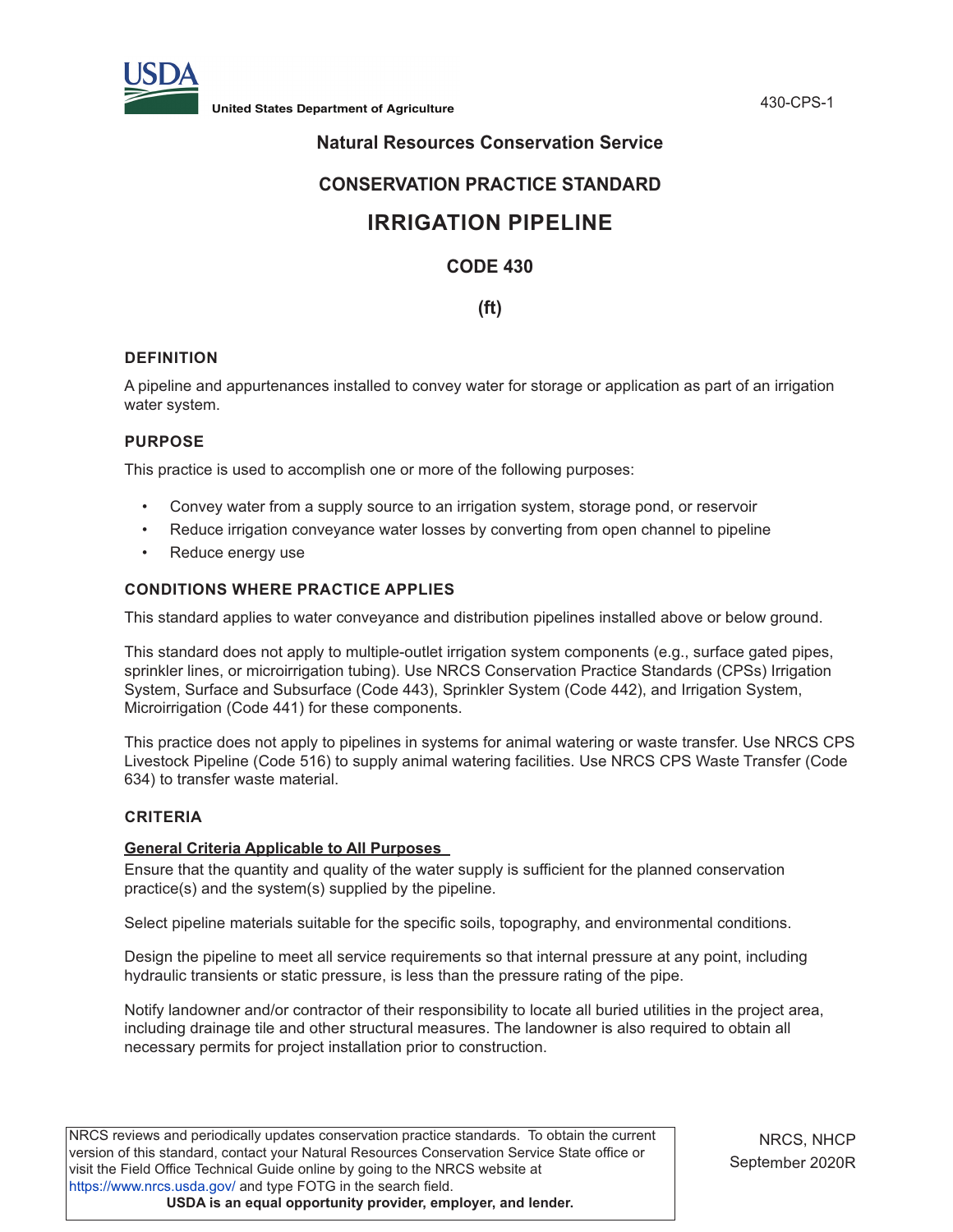## **Capacity**

Design sufficient pipeline capacity to convey the design flow rate for the planned conservation practices. Include reasonable water losses during application or use of the water in the design capacity.

## **Friction and other losses**

For design purposes, compute head loss for hydraulic grade line computations using one of the following equations: Manning's, Hazen-Williams, or Darcy-Weisbach. Base the equation selection on the given flow conditions and the pipe materials used. Evaluate and include other head losses (called minor or local losses) from a change in velocity and direction of flow due to inlet type, valves, bends, enlargements, or contractions . For pressurized systems, maintain the hydraulic grade line for all pipelines above the top of the pipeline at all locations for all flows unless specifically designed for negative internal pressures.

## **Flexible conduit design**

Design flexible conduits, such as plastic pipe, steel pipe, aluminum pipe, corrugated metal pipe, or ductile iron pipe, using NRCS National Engineering Handbook (NEH) (Title 210), Part 636, Chapter 52, "Structural Design of Flexible Conduits," and the criteria below.

## Plastic pipe (smooth, currugated, or profile wall)

When operating at design capacity, do not exceed 5-feet-per-second velocity in the full-pipe flow in pipelines with valves or some other flow control appurtenance placed within the pipeline or at the downstream end. As a safety factor against surge, keep the working pressure at any point at or below 72 percent of the pressure rating of the pipe. If either of these limits is exceeded, provide measures to adequately protect the pipeline against transient pressures.

## Smooth wall steel pipe

Determine the specified maximum allowable pressure using the hoop stress formula, limiting the allowable tensile stress to 50 percent of the yield-point stress for the material selected. Design stresses for commonly used steel pipe are shown in 210-NEH-636-52.

## Corrugated metal pipe

Keep maximum allowable pressure for the pipe at—

- Twenty feet of head for annular and helical pipe with sealed seams and watertight coupling bands.
- Thirty feet of head for helical pipe with welded seams, annular ends, and watertight couplings.

## Smooth wall aluminum pipe

Determine the maximum allowable pressure of the pipe using the hoop stress formula, limiting the allowed tensile stress to 7,500 pounds per square inch (psi).

## **Rigid conduit design**

Design rigid conduits, such as concrete pipe or plastic mortar pipe, using the criteria below.

## Nonreinforced concrete pipe with mortar joints

Keep the maximum allowable pressure at or below one-fourth of the certified hydrostatic test pressure as determined by the test procedure described in ASTM C118-15, "Standard Specification for Concrete Pipe for Irrigation or Drainage." Also, keep the maximum allowable pressure at or below the amounts indicated in table 1.

## **Table 1: Maximum Allowable Pressure for Nonreinforced Concrete Pipe with Mortar Joints**

| Diameter (inches) | Maximum Allowable Pressure (feet) |
|-------------------|-----------------------------------|
| $6$ through 8     | '40                               |
| 10 and greater    | 35                                |

Nonreinforced concrete pipe with rubber gasket joints

Keep the maximum allowable pressure at or below one-third the certified hydrostatic test pressure as determined by the test procedure described in ASTM C505, "Standard Specification for Nonreinforced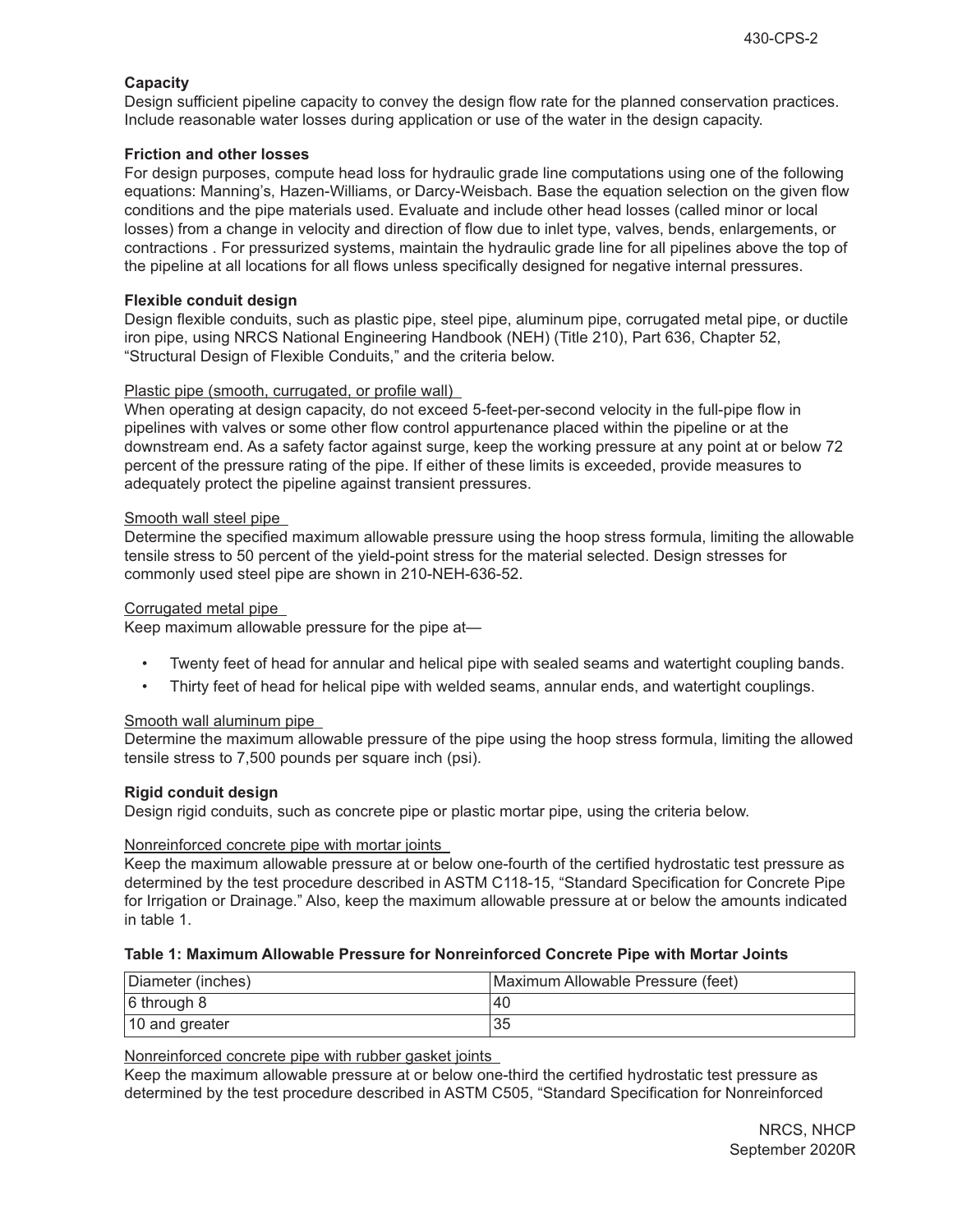Concrete Irrigation Pipe with Rubber Gasket Joints." Also, keep the maximum allowable pressure at or below the amounts indicated in table 2.

| Diameter (inches)        | Maximum Allowable Pressure (feet) |
|--------------------------|-----------------------------------|
| $ 6 \text{ through } 12$ | 50                                |
| $ 15$ through 18         | 40                                |
| $ 21$ and greater        | 30                                |

## **Table 2: Maximum Allowable Pressure for Nonreinforced Concrete Pipe with Rubber Gasket Joints**

#### Cast-in-place concrete pipe

Limit the maximum working pressure to 15 feet above the centerline of the pipe. Use cast-in-place concrete pipe only in stable soils that are capable of being used as the outside form for approximately the bottom half of the conduit.

## Reinforced concrete pipe with gasket joints

Limit the maximum allowable pressure at or belowthe rated hydrostatic pressure for the specified pipe according to appropriate ASTM or American Water Works Association (AWWA) standards.

#### Reinforced plastic mortar pipe

Design the pipeline to meet all service requirements without a static or working pressure at any point greater than the maximum allowable working pressure of the pipe used. Include freeboard in the static or working pressure of pipelines open to the atmosphere. Use 50 psi as the minimum acceptable pipe pressure rating.

#### **Support of pipe**

Provide support against external and internal forces for both above and below ground pipelines where needed. Design the pipe support using 210-NEH-636-52.

#### **Joints and connections**

Design and construct all connections to withstand the pipeline working pressure without leakage and leave the inside of the pipeline free of any obstructions that would reduce capacity.

Use the permissible joint deflection from the manufacturer for the joint type and pipe material used.

For sloping steel pipe, place expansion joints adjacent to and downhill from anchors or thrust blocks.

For welded pipe joints, install expansion joints, as needed, to limit pipeline stresses to the allowable values.

For suspended pipelines, design pipe loading using 210-NEH-636-52. Include the effects of water in the pipe, wind, ice, thermal expansion and contraction, and the joints and fittings in the suspended pipeline design.

Use similar materials, whenever possible, for joints and connections for metal pipes. If dissimilar materials are used, protect the joints or connections against galvanic corrosion.

#### **Depth of cover**

Install buried pipe at sufficient depth below the ground surface to provide protection from hazards imposed by traffic loads, farming operations, freezing temperatures, or soil cracking.

Ensure pipelines have sufficient strength to withstand all external loads on the pipe for the given installation conditions. Use appropriate live loads for the anticipated traffic conditions. Refer to 210-NEH-636-52, for procedures to analyze external loads on buried pipe.

Where it is not possible to achieve sufficient cover or sufficient strength, use a carrier (encasement) pipe or other mechanical measures to protect the pipe.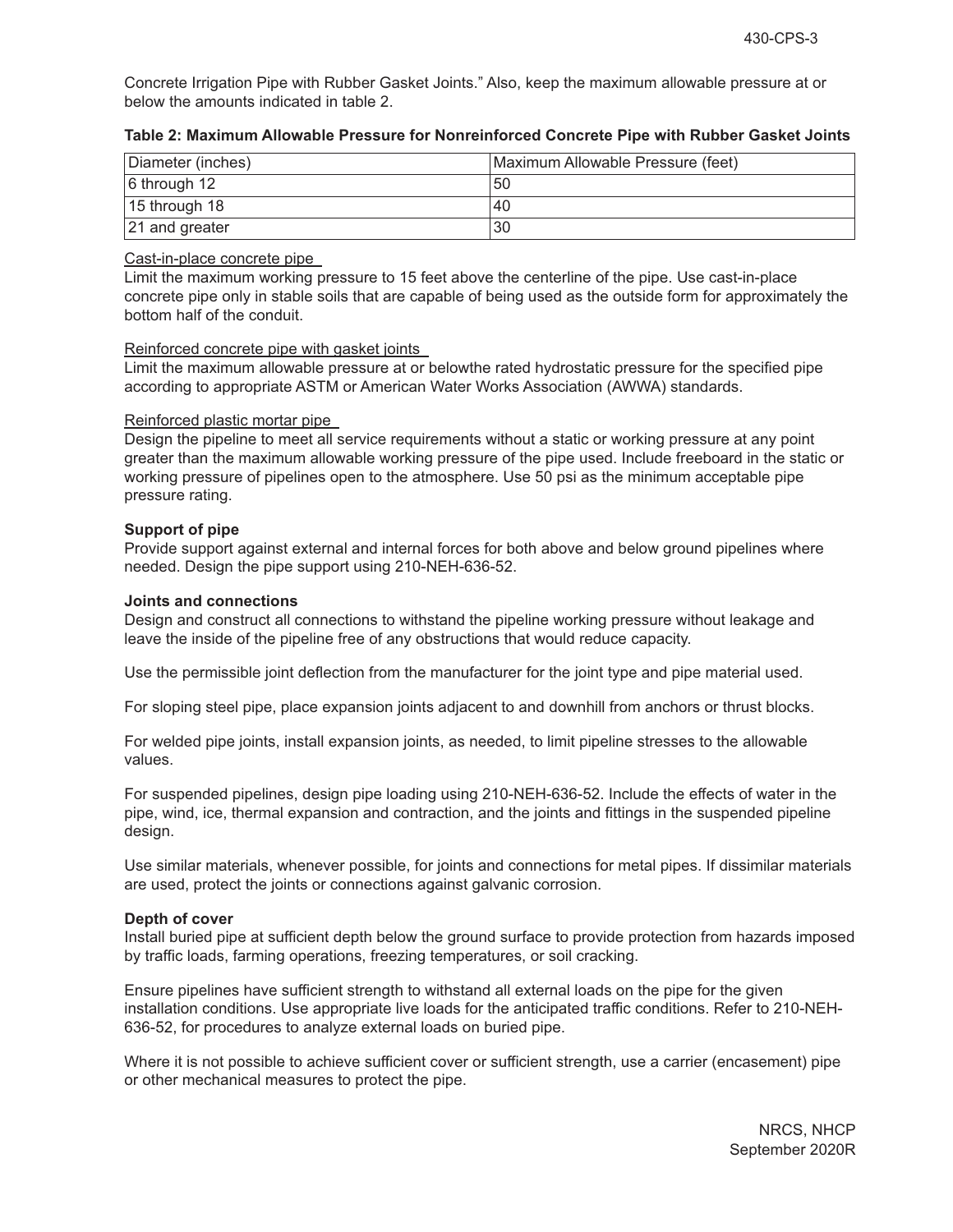#### **Pressure reduction**

Incorporate pressure reduction in circumstances such as head gain exceeding pressure loss by a significant amount, excessive line pressures for the type of irrigation system, or excessive static pressures.

#### **Inlets**

Design inlets with adequate size for the type of entrance condition to ensure design flow capacity without excessive head losses.

Provide measures to prevent the inflow of trash or other materials into the pipeline if these materials would be detrimental to the pipe capacity or performance of the system supplied by the pipeline.

For gravity flow inlets with square-edged or gated orifices, vent the nappe created by the inflow at the orifice entrance.

Water control structures, stands, Z-pipes, and doglegs are all acceptable inlet devices. When using these inlets, ensure the removal of entrained air.

#### **Check valves and backflow prevention**

Install a check valve between the pump discharge and the pipeline if detrimental backflow may occur. Check valves can cause extreme internal pressures due to water hammer if they close too fast as flow reversal occurs. "Non-slam" type check valves or solenoid-operated valves may be required.

Use approved backflow prevention devices (such as a chemigation check valve) on all pipelines in which fertilizer, pesticides, acids, or other chemicals are added to the water supply.

#### **Valves and other appurtenances**

Ensure the pressure ratings of valves and other appurtenances equals or exceeds the pipeline working pressure. When lever-operated valves are used, perform an analysis to evaluate the potential for surge/water hammer assuming an instantaneous valve closure.

## **Stands open to the atmosphere**

Stands open to the atmosphere are used when water enters the pipeline to avoid entrapment of air, to prevent surge pressures and collapse because of vacuum failure, and to prevent pressure from exceeding the design working stress of the pipe. Design the stand to—

- Allow a minimum of 1 foot of freeboard. The maximum height of the stand above the centerline of the mainline pipeline must not exceed the maximum working head of the pipe.
- Have the top of each stand at least 4 feet above the ground surface except for surface gravity inlets or where visibility is not an issue. Equip gravity inlets and stands with trash racks and covers.
- Limit the downward water velocity in the stand to no more than 2 feet per second. Ensure that the inside diameter of the stand is not less than the inside diameter of the pipeline

The cross sectional area of a stand open to the atmosphere may be reduced no less than 1 foot above the top of the upper inlet. If a reduced section is used, design it to allow discharge of the design flow at no more than 10 feet per second.

If the water velocity of an inlet pipe exceeds three times the velocity of the outlet, ensure that the centerline of the inlet has a minimum vertical offset from the centerline of the outlet at least equal to the sum of the diameters of the inlet and outlet pipes.

Construct stands of steel pipe or other approved material. Design the stand base to bear the weight of the stand when full and to prevent movement or undue stress on the pipeline.

Ensure that sand traps, when combined with a stand, have a minimum inside dimension of 30 inches and are constructed so the bottom is at least 24 inches below the invert of the outlet pipeline. Ensure that the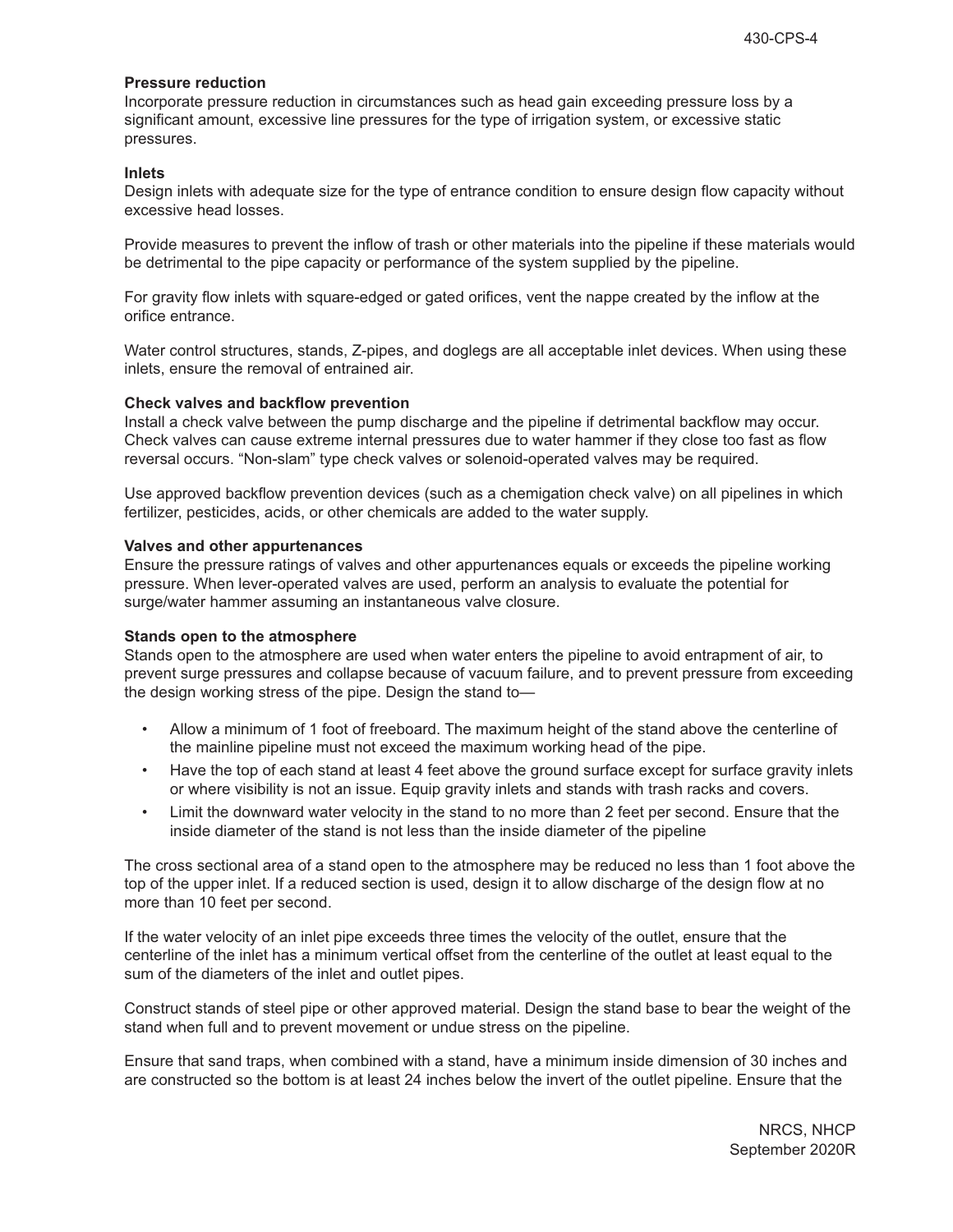downward velocity of flow of the water in a sand trap does not exceed 0.25 feet per second. Make suitable provisions for cleaning sand traps.

Design gate stands so that their dimensions are adequate to accommodate the required gates. Ensure that gate stands allow adequate access for gate repair.

Design float stands so that they are large enough to provide accessibility for maintenance.

Construct stands so that vibration from the pump discharge pipe does not transfer to the stand.

Pressure-relief (PR) valves are used as an alternative to stands open to the atmosphere. Ensure that all PR valves serve the PR function of the open stand or vent for which it is an alternative.

#### **Stands closed to the atmosphere**

If PR valves and air-and-vacuum (AVR) valves are used instead of open stands, all requirements detailed in the section above, "Stands open to the atmosphere" apply except as modified below.

Ensure that the inside diameter of the closed stand is equal to or greater than that of the pipeline for at least 1 foot above the top of the uppermost inlet of outlet pipe. To facilitate attaching the PR valve and the air-and-vacuum valve, the stand can be capped at this point. If additional height is required, the stand can be extended to the desired elevation by using the same inside diameter or a reduced cross section. If a reduced section is used, ensure that the cross-sectional area is such that it would produce an average velocity of no more than 10 feet per second if the entire flow were discharged through it. If no vertical offset is required between the pump discharge pipe and the outlet pipeline and the discharge pipe is "doglegged" below ground, extend the stand at least 1 foot above the highest part of the pump discharge pipe.

Use either of the following two alternative designs for stands requiring no vertical inlet offset (when inlet velocity is less than three times that of the discharge pipeline):

- Construct the dogleg section of the pump discharge pipe with the same nominal pipe diameter as that of the pipeline.
- Install the PR valve and the air-and-vacuum valve on top of the upper horizontal section of the dogleg.

Install PR and air-and-vacuum valves on stands with the nominal size pipe required to fit the valves' threaded inlets.

## **Surge tanks and air chambers**

If surge tanks and/or air chambers are required for control of hydraulic transients or water column separation, ensure that their size meets the water volume needs of the pipeline without the tank/chamber being emptied, and that the required flow into the pipeline for the calculated pressure drop is met.

## **Pressure-relief valves**

Install a PR valve between the pump discharge and the pipeline if excessive pressure can build up when all valves are closed. If needed to protect the pipeline against pressure reducing valve malfunction or failure, install PR valves downstream of pressure-reducing valves.

Manufacturers of PR valves marketed for use under this standard must provide capacity tables that give the discharge capacities of the valves at the maximum permissible pressure and differential pressure settings. These tables must be based on performance tests, and must be the basis for acceptance of these valves and selection of the design pressure setting.

Set PR valves to open at a pressure as low as practical, but no greater than 5 psi above the pressure rating or maximum allowable pressure of the pipe. Ensure that the valves have sufficient flow capacity to reduce the excessive pressures in the pipeline.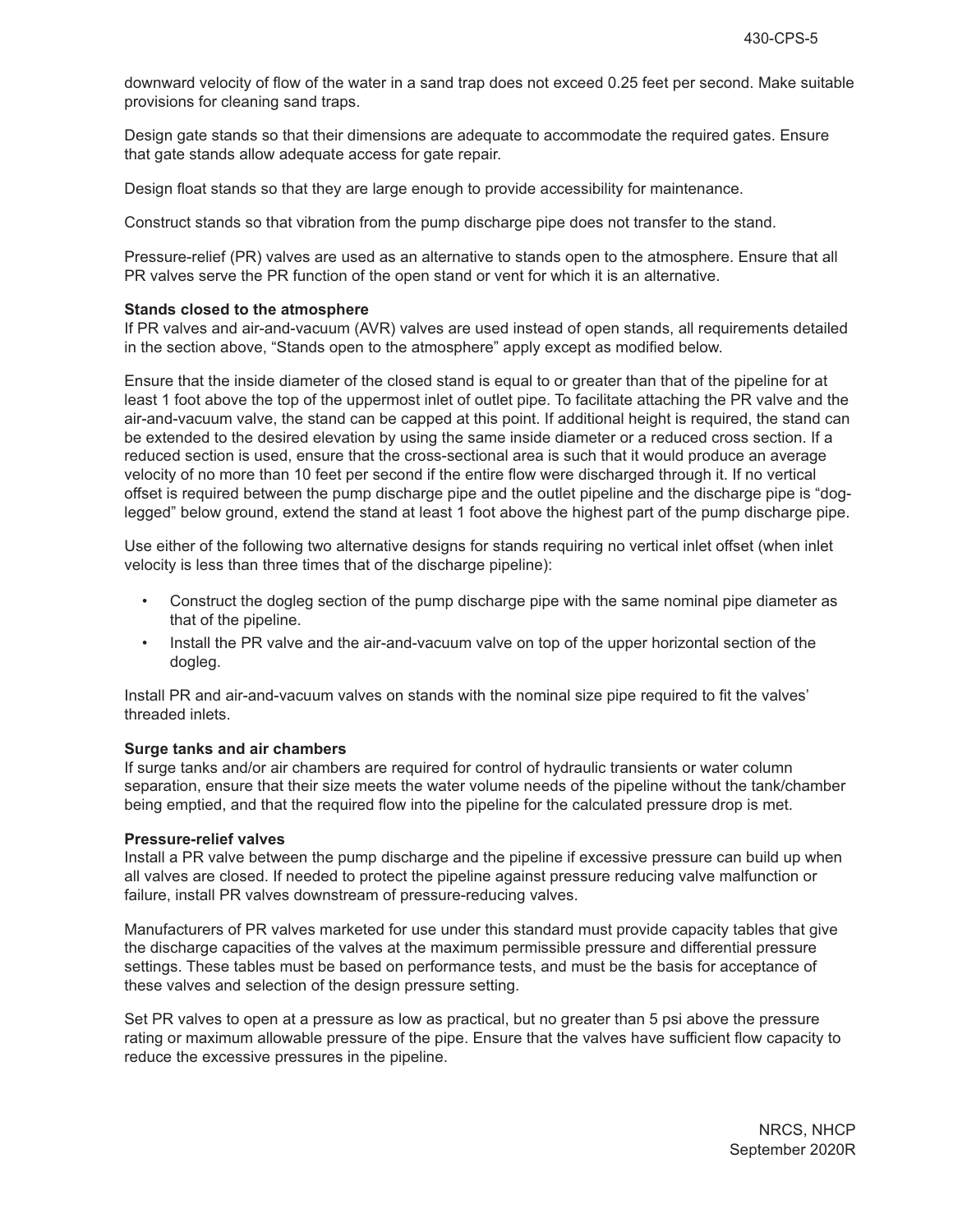Indicate or mark the pressure at which the valves start to open on each PR valve. Seal or otherwise alter adjustable PR valves to prevent changing the adjustment from that marked on the valve.

#### **Air-release valves**

Five types of air vents/valves commonly used on irrigation pipelines are continuous-acting air-release valves (CAV), vacuum-relief valves (VR), air-release and vacuum-relief valves (AVR), combination air valves (COMB), and open vents. Open vents are described in the section "Vents" below.

Where the accumulation of air occurs during operation, use a CAV at the appropriate location to release air from the filled pipeline while under pressure. Normal orifice venting diameter is 1/16 to 3/8 inch.

Use VR valves for relief of vacuum pressures (i.e., negative pressures) due to sudden gate or valve closure, pump shutoff, or drainage of the pipeline.

AVR valves can be used for the same requirements described for VR valves. Use AVR valves to release air from the pipeline on filling prior to the pipe being pressurized. Use AVR valves to alleviate flow restrictions, air locks, and water surging due to the presence of air within pipelines. Include air valves at all high points along the pipeline. Install an air valve at least every 2,500 feet on horizontal runs.

COMB valves have the combined function of all three valves (CAV, VR, and AVR) in one body. COMB valves can be used for any of the conditions in which a CAV, VR, or AVR is required.

If needed to provide positive means for air escape during filling and air entry while emptying, install an AVR, VR, or COMB valve at all summits, upstream and downstream of all in-line valves as needed, at the entrance, and at the end(s) of the pipelines. Such valves are needed at these locations if the pipeline is closed to the atmosphere. However, they are not needed if other features of the pipe system, such as permanently located sprinkler nozzles or other unclosed service outlets, adequately vent the particular location during filling and emptying operations. Analyze the use of these system features for airflow rate and the proper use of such features described in the operation and maintenance (O&M) plan. High points in the pipeline require a CAV unless an outlet is located at that point.

In addition to the locations described above, place an AVR or COMB valve at changes of grade in downward direction of flow in excess of 10 degrees to ensure adequate air release during filling. On long pipelines (i.e., over 2,500 feet), additional AVR or COMB valves may be required to vent the pipe during filling.

For air release, size the AVR or COMB valve to exhaust air from the pipeline at the rate needed to prevent operational problems with the pipeline, while maintaining the proper operation of the valve. For design purposes, limit the exhaust pressure differential to 2 psi.

For vacuum relief, size the AVR, VR, or COMB valves for air entry into the pipeline, ensuring the pipeline does not collapse due to vacuum created during drainage of the pipeline. For design purposes, limit the vacuum pressure differential to 5 psi.

If the required vacuum relief orifice diameter is significantly larger than the required air release orifice diameter, separate valves may be required to help eliminate excessive water hammer caused when the air is released too fast from the pipeline.

Use CAV or COMB valves as needed to permit air to escape while the line is at working pressure. Size small orifices of these valve types according to the design working pressure and venting requirements recommended by the valve manufacturer.

Ensure that the location of the CAV or COMB valves is a sufficient distance downstream from the introduction of air into the system (under pressure conditions) to allow the air to be collected at the top of the pipe. Under some circumstances (e.g., pumped system with low pressure or velocity) consideration should be given to installing vent chambers for CAV or COMB valves. Construct the vent chamber according to the requirements under the second criteria in the section "Vents" below.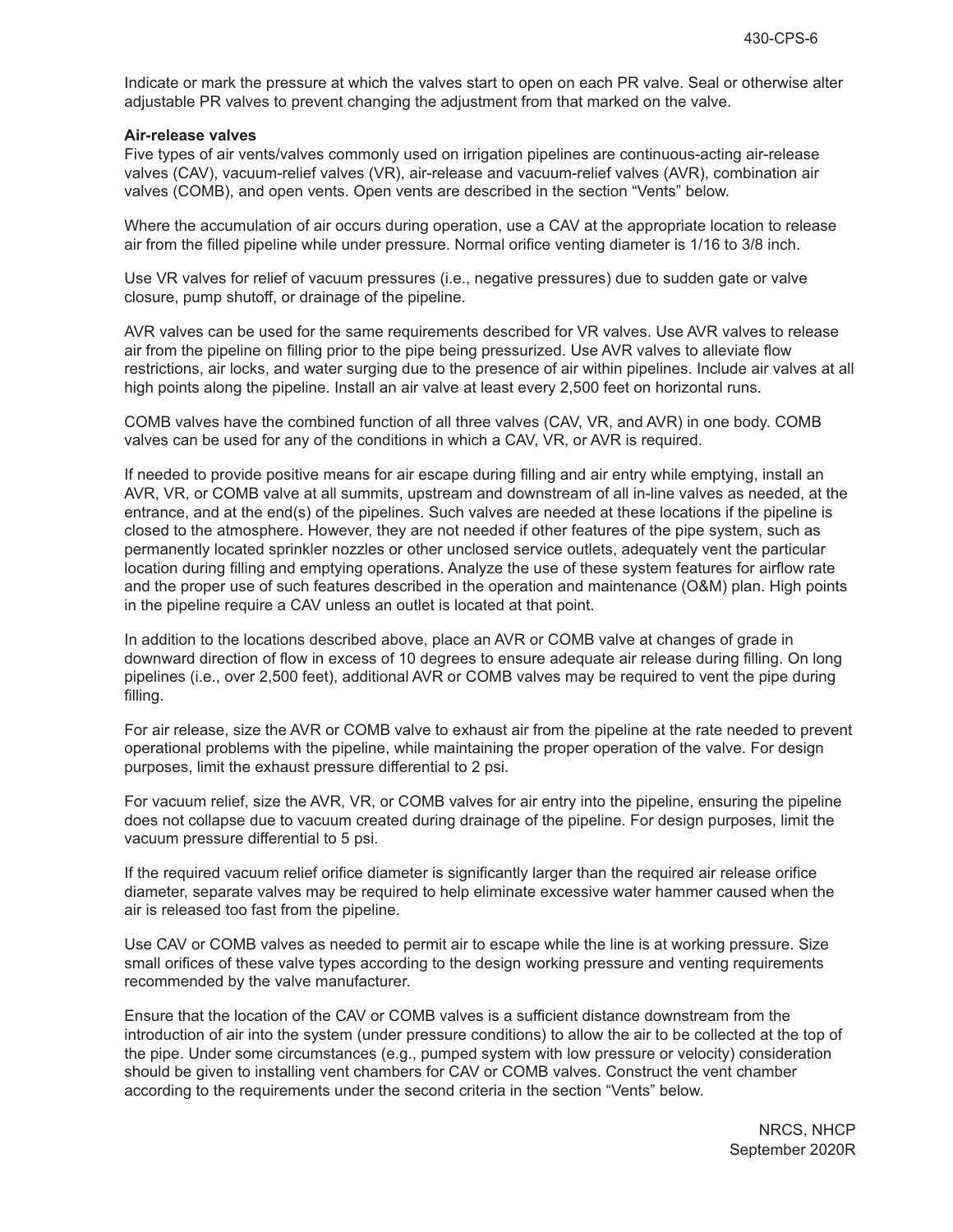In lieu of a detailed design, for the corresponding pipe material below, use the following air valve sizes:

- For plastic  $\leq 50$  psi 0.22 x pipe diameter
- For plastic > 50 psi 0.10 x pipe diameter
- For metal 0.125 x pipe diameter
- For concrete 0.125 x pipe diameter

Document that the manufacturers of air valves marketed for use under this standard provide dimensional data or a capacity table based on performance tests, and use these data for the selection and acceptance of these valves.

#### **Vents**

Vents that are open to the atmosphere provide for the removal and entry of air and protection from surge. Use the following design criteria:

- Ensure that vents have a minimum freeboard of 1 foot above the hydraulic grade line at design capacity. The maximum height of the vent above the centerline of the pipeline must not exceed the maximum allowable working pressure of the pipe.
- Construct a vent chamber to intercept and/or capture air within the pipeline. Ensure that the chamber intercepts the circumference arc of 75 degrees at the top of the pipe (i.e., a vent chamber diameter of two-thirds the diameter of the pipeline). Extend the chamber vertically at least one pipeline diameter up from the centerline of the pipeline. Above this elevation, the vent chamber can be reduced to a minimum diameter of 2 inches.
- When an AVR or COMB valve is used instead of a vent, use the above requirements. In addition, size the reduced section to meet the nominal pipe size required to fit the valve's threaded inlet. An acceptable alternative is to install the valve(s) in the side of a service outlet, provided that the service outlet riser is properly located and adequately sized. If both AVR and PR valves are required at the location, apply the 10-feet-per-second velocity criterion given under the section above, "Stands open to the atmosphere," to the reduced section.
- Install vent chambers on all open vents and closed vents with air valves when the normal operating pressure of the pipe is 10 psi or less.
- Place a vent at the downstream end of laterals, at summits in the line, and at points where the grade changes more than 10 degrees in a downward direction of flow.

## **Outlets**

Appurtenances that deliver water from the pipe system to the field, ditch, reservoir, or surface pipe system are known as outlets. Ensure that the outlets have adequate capacity to deliver the required flow to—

- The hydraulic grade line of a pipe or ditch,
- A point at least 6 inches above the field surface,
- The design surface elevation in a reservoir, or
- An individual sprinkler, lateral line, hydrant, or other device at the required operating pressure.

Design outlets to minimize erosion, physical damage, or deterioration due to exposure.

## **Filling**

Ensure that the pipe system has a means of controlling the filling of the pipeline to prevent entrapped air and excessive transient pressures.

Filling velocities greater than 1 foot per second in a closed to the atmosphere pipe system (i.e., all outlets closed) requires special evaluation and provisions to remove entrapped air and prevent transient pressures.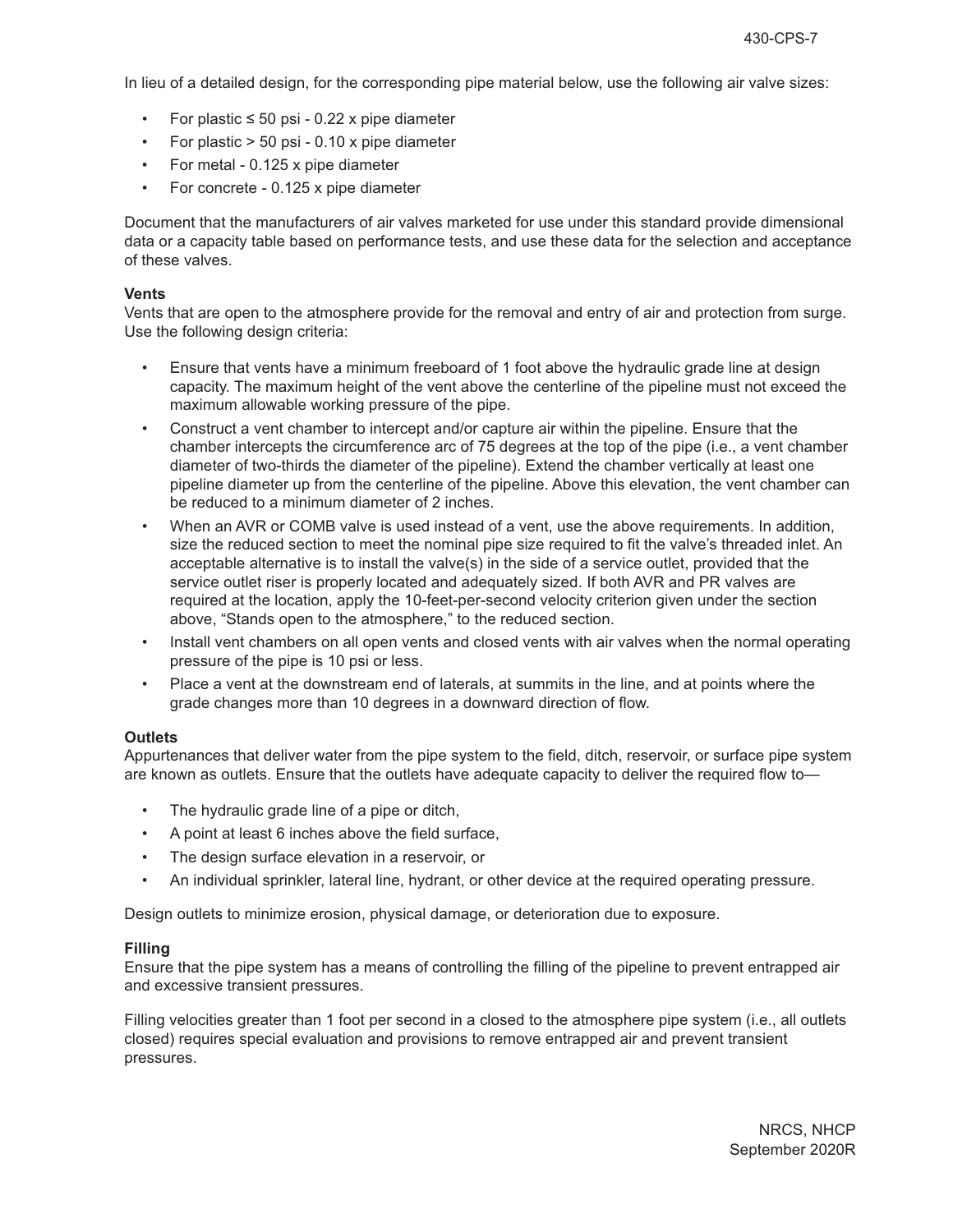If filling the pipeline at a low flow rate is not possible, design the system for air removal and mitigate transient pressures at the higher filling rates.

#### **Flushing**

If the sediment load in the water is significant, design the pipeline to provide adequate velocity to move sediment through and be flushed out of the pipeline.

If provisions are needed for flushing sediment or other foreign material, install a suitable valve at the distant end or low point of the pipeline.

#### **Draining**

Make provisions for the complete removal of water from the pipeline by gravity or other means when—

- Freezing temperatures are a hazard.
- The pipe manufacturer requires draining.
- Draining the pipeline is recommended.

Ensure that the water drained from pipelines does not cause water quality, soil erosion, or safety problems upon release.

#### **Safe discharge of water**

Make provisions for water discharged from valves, especially air valves and PR valves. Place these valves so that flows from the valves are directed away from system operators, livestock, electrical equipment, and other control valves or hook-ups.

#### **Thrust control**

Abrupt changes in pipeline grade, horizontal alignment, tees, or reduction in pipe size, normally require an anchor or thrust blocks to absorb pipeline axial thrust. Thrust control is typically needed at the end of the pipeline and at in-line control valves.

Follow the pipe manufacturer's recommendations for thrust control. In absence of manufacturer's data, design thrust blocks using 210-NEH-636-52.

#### **Longitudinal bending**

For plastic pipe, base the allowable longitudinal bending for the pipeline on the material type and the pressure rating. Ensure that the longitudinal bending is in accordance with industry standards or as described in 210-NEH-636-52.

#### **Thermal effects**

For plastic pipe, thermal effects must be properly factored into system design. Pressure ratings for pipes are normally based on a pipe temperature of 73.4 ºF. Reduce the effective pressure rating by an appropriate amount when the operating temperature is higher than 73.4 ºF.

Ensure that values and procedures for pressure rating reduction follow information described in the 210- NEH-636-52.

#### **Physical protection**

Ensure that steel pipe installed above ground is either galvanized or protected with a suitable protective paint coating, including a primer coat and a minimum of two final coats.

Ensure that plastic pipe installed above ground is resistant to ultraviolet light throughout the intended life of the pipe or measures taken to protect the pipe from damage due to ultraviolet light.

Protect all pipes from hazards presented by traffic loads, farm operations, freezing temperatures, fire, thermal expansion and contraction. Take reasonable measures to protect the pipe from potential vandalism.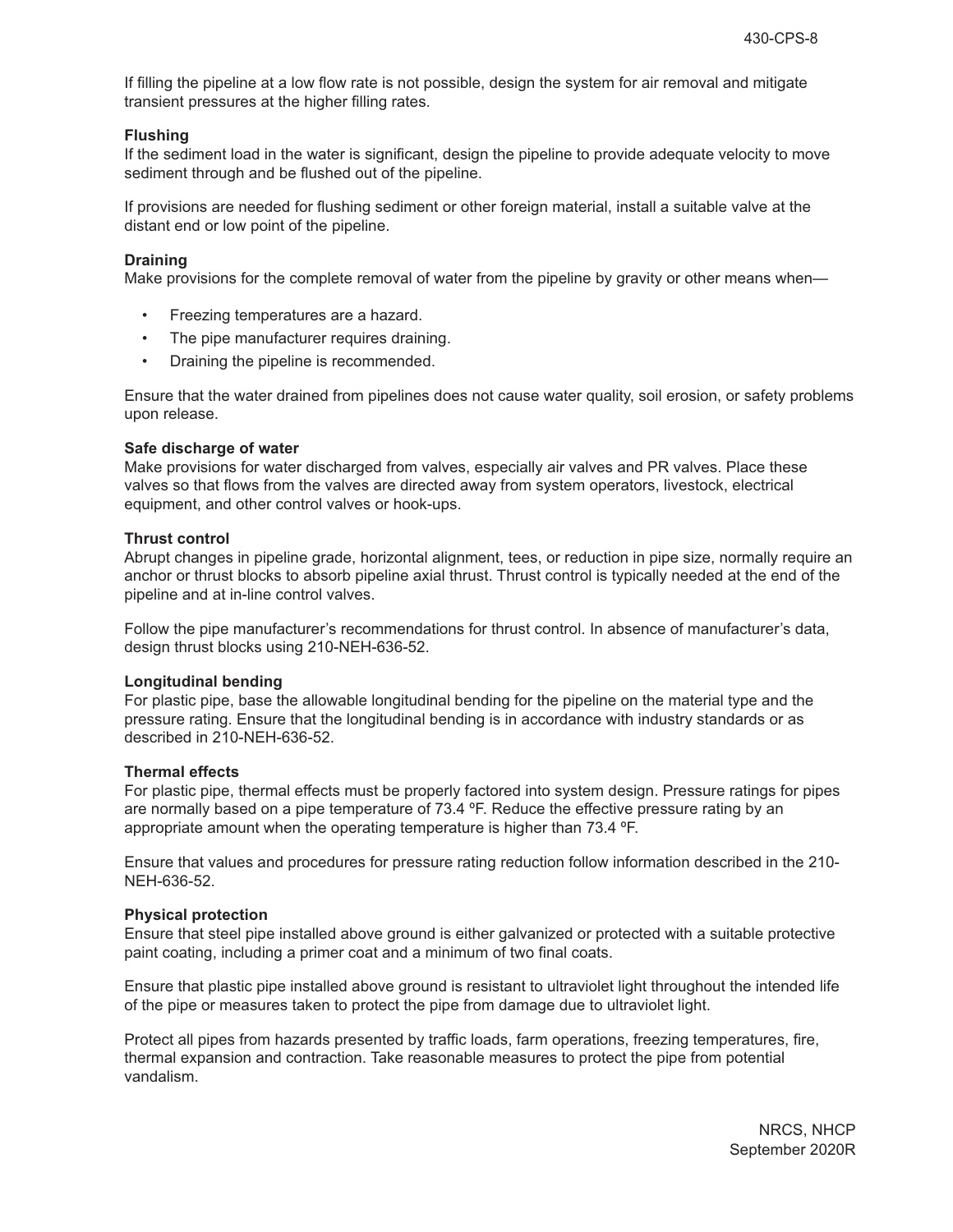## **Corrosion protection**

Ensure that all metal to metal fittings, such as risers, bends, tees, and reducers, are of similar metals. If dissimilar metals are used, protect the fittings against galvanic corrosion (e.g., separate dissimilar metals with rubber or plastic insulator).

Galvanize bolts used to join galvanized steel, plastic coated, stainless steel, or otherwise protected to prevent galvanic corrosion. Bolts used to join aluminum, other than aluminum alloy bolts, must be plastic coated or otherwise protected to prevent galvanic corrosion.

Provide interior protective coatings when the pH of the water falls outside the ranges shown in table 3.

**Table 3: Ranges in Water pH Values Used to Determine the Need for Interior Protective Coatings** 

| <b>Material</b>  | Water pH                       |
|------------------|--------------------------------|
| Aluminized steel | Less than 5 or greater than 9  |
| Galvanized steel | Less than 6 or greater than 10 |
| Aluminum alloy   | Less than 4 or greater than 10 |

Unlined steel pipelines can experience corrosion from very pure water (e.g., snowmelt). Provide corrosion protection if the Langelier Saturation Index is less than -1.

Galvanized steel pipe can be used when the soil resistivity is greater than 4000 ohms-centimeter (ohmcm).

Use hot-dipped asphalt or polymeric-coated galvanized steel pipe if the soil resistivity along any part of the pipeline is between 3000 and 4000 ohm-cm. In addition to the above coatings, provide cathodic protection for galvanized steel pipe if the soil resistivity is less than 3000 ohm-cm.

Aluminized steel pipe can be used when the soil resistivity is greater than 1500 ohm-cm and the soil pH is between five and nine.

Aluminum alloy pipe can be used when the soil resistivity is greater than 500 ohm-cm and the soil pH is between four and ten.

When cathodic protection is required, electrically bridge joints and connecting bands to ensure continuous flow of current. Place a dielectric connection between the pump and the pipeline and between pipes with different coatings.

Design the total current required, kind and number of anodes needed, and life expectancy for the cathodic protection in accordance with NRCS Technical Note (Title 210), Design Engineering, Design Note 12, "Control of Underground Corrosion" or equivalent method.

## **Resistivity measurement requirements for metal pipe**

If risk of corrosion is "high" based on the Cooperative Soil Survey's Soil Features Report, conduct soilresistivity measurements to determine corrosion protection requirements. For this purpose, make field resistivity measurements or take samples for laboratory analysis at least every 400 feet along the proposed pipeline route and at points where a visible change in soil characteristics occurs. If adjacent readings differ markedly, take additional measurements to locate the point of change. Make resistivity determinations at two or more depths in the soil profile at each sampling station, with the lowest depth at the stratum in which the pipe will be laid. Use the lowest value of soil resistivity found at each sampling station as the design value for that station.

After excavation of the pipe trench, make a detailed soil resistivity survey as a verification of the final required cathodic protection. At this time, make resistivity measurements in each exposed soil horizon at intervals not exceeding 200 feet. Use the lowest value of soil resistivity found at each sampling station as the design value for that station. If design values for adjacent stations differ significantly, make additional intermediate measurements.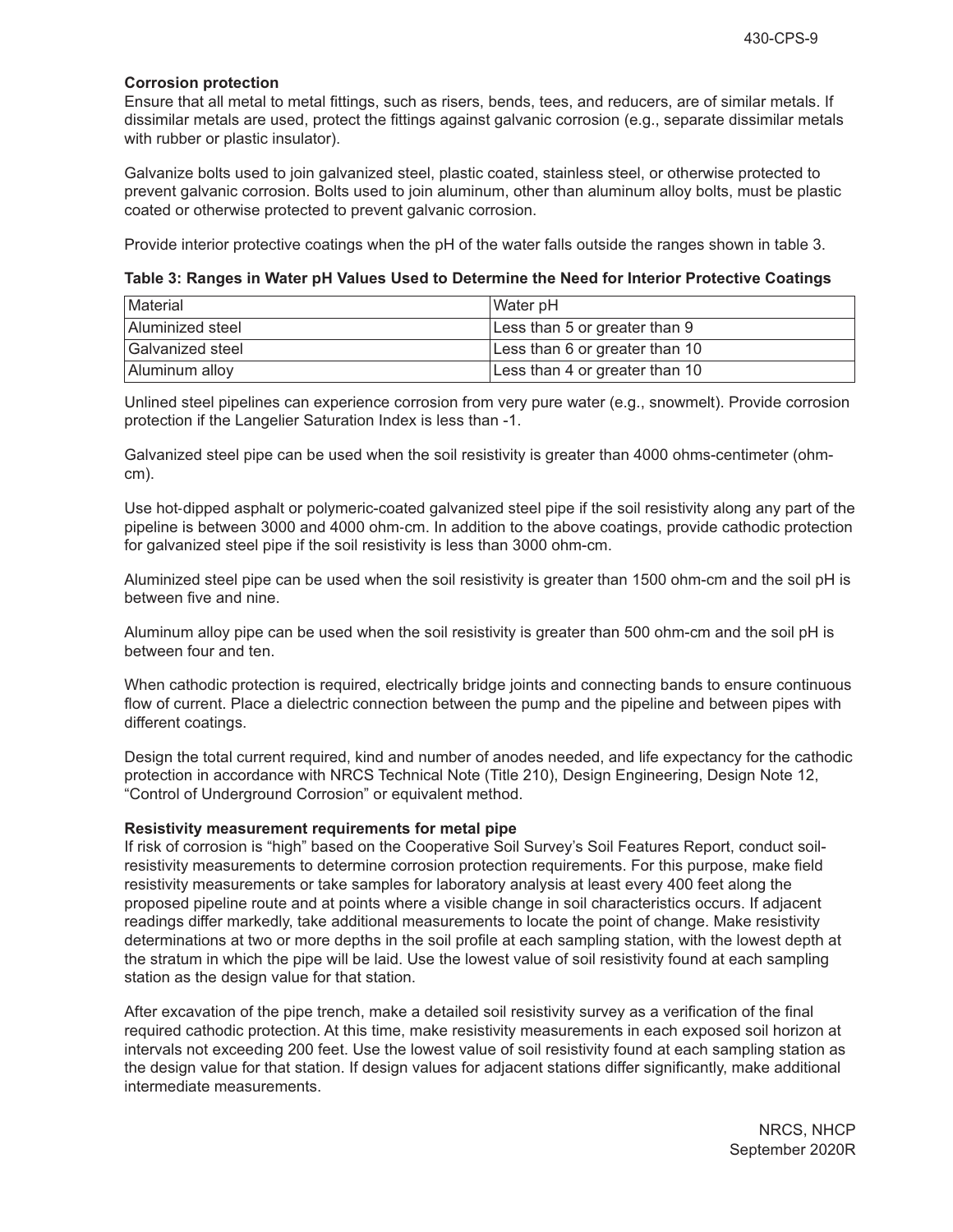## **Electric fields**

An electric field can develop where a metal pipeline is installed adjacent to an existing metal pipeline. This situation can adversely affect the new pipeline. Protect the new pipeline from this condition.

## **Environmental constraints for aluminum**

Evaluate water quality for aluminum pipeline installations. A copper content in excess of 0.02 parts per million produces nodular pitting and rapid deterioration of the pipe if water is allowed to become stagnant. When the copper content exceeds this limit, design the pipeline to allow draining after each use, or avoid the use of aluminum pipe.

Provide protection from corrosion for aluminum pipe installed in contact with concrete.

## **Environmental constraints for concrete**

Do not install concrete pipelines on sites where the sulfate concentration in the soil or soil water exceeds 1.0 percent. On sites where the sulfate concentration is more than 0.1 percent but not more than 1.0 percent, concrete pipe can be used only if the pipe is made with Type V or Type II cement, with tricalcium aluminate content not exceeding 5.5 percent.

## **Additional Criteria for Reducing Energy Use**

Provide analysis to demonstrate reduction of energy use from practice implementation.

Calculate the reduction of energy use by comparing the planned average annual or seasonal energy use to previous operating conditions.

## **CONSIDERATIONS**

## **Additional Considerations for Safety**

Pipelines may present a threat to the safety of people during both installation and operation. Consider safety as follows:

- Address trench safety in design and during construction.
- Provide protection for people from inlets of pipelines and open stands.
- Provide protection for people from water blowing from PR, air-release, and other valves.
- Determine the existence or nonexistence of underground utilities prior to construction.
- Install a locate wire or safety tape above a buried pipe for future reference. Survey with GPS to mark grade and alignment changes.

## **Additional Considerations for Economics**

Economics can be a major factor in pipeline design, as follows:

- Select pipe based on lifetime energy requirements, as well as initial costs of materials.
- Select pipe material based upon expected life of practice.
- Consider hydropower applications as alternatives to use of pressure reduction valves or reduced pipe diameter to induce friction loss.

## **Additional Considerations for Water Quality and Quantity**

Consider the effects of an irrigation pipeline on water quality and quantity when designing an irrigation pipeline. Consider the effects—

- On the water budget, especially on infiltration and evaporation.
- On downstream flows or aquifers that would affect other water uses or users.
- On potential use for irrigation management.
- Of installing a pipeline on vegetation that may have been located next to the original conveyance.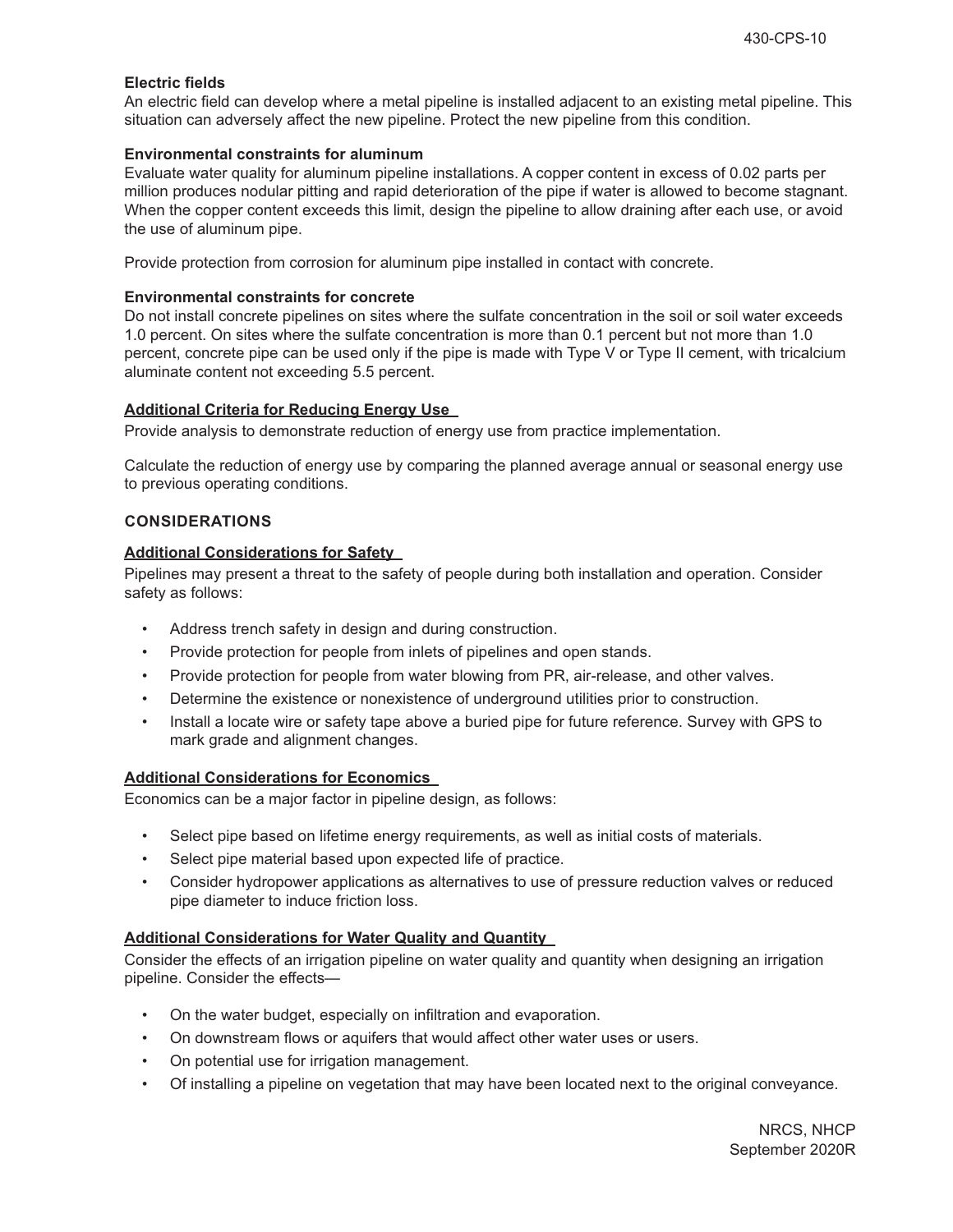- Of installing the pipeline (replacing other types of conveyance) on channel erosion or the movement of sediment and soluble and sediment-attached substances carried by water.
- On the movement of dissolved substances into the soil and on percolation below the root zone or to ground water recharge.
- Of controlled water delivery on the temperatures of water resources that could cause undesirable effects on aquatic and wildlife communities.
- On wetlands or water-related wildlife habitats.
- On the visual quality of water resources.

## **Additional Considerations for the Environment**

Base pipe material selection on exposure considerations (such as soil resistivity, pH, sunlight, and traffic). Soil texture, resistivity, pH, moisture content, redox potential, and depth are important soil properties to be aware of for pipelines and in reducing soil limitations related to corrosivity or packing of soil material. Refer to soil survey information of the area, and onsite soil investigations should be considered during planning.

The Langelier Saturation Index and related indices may be a factor in determining type of material to use for a pipeline.

Pipelines installed below the ground surface should have a soil plan describing soil reconstruction of disturbed soil during and after pipeline installation so original soil productivity is restored after pipeline installation. Appropriate vegetation should be established to stabilize disturbed areas that will not be cropped.

## **PLANS AND SPECIFICATIONS**

Prepare plans and specifications for irrigation pipelines that describe the requirements for applying the practice according to this standard. Include, at a minimum, in the plans and specifications—

- A plan view of the layout of the pipeline.
- Profile of the irrigation pipeline if not parallel to the ground surface with a uniform minimum depth of cover.
- Pipe material and sizes.
- Pipe joint requirements.
- Site-specific construction specifications that describe in writing the installation of the irrigation pipeline. Include the specification for leak testing of the irrigation pipeline.
- Depth of bedding, embedment, and backfill requirements.
- Thrust block design.
- Location and sizing of-
	- PR valves.
	- Continuous-acting air-release valves.
	- Vacuum-relief valves.
	- Air-release/vacuum-relief valves.
	- Combination air valves.
	- Open vents.
- Disposal requirements for excess soil material.
- Vegetative establishment requirements.
- Location of utilities and notification requirements.